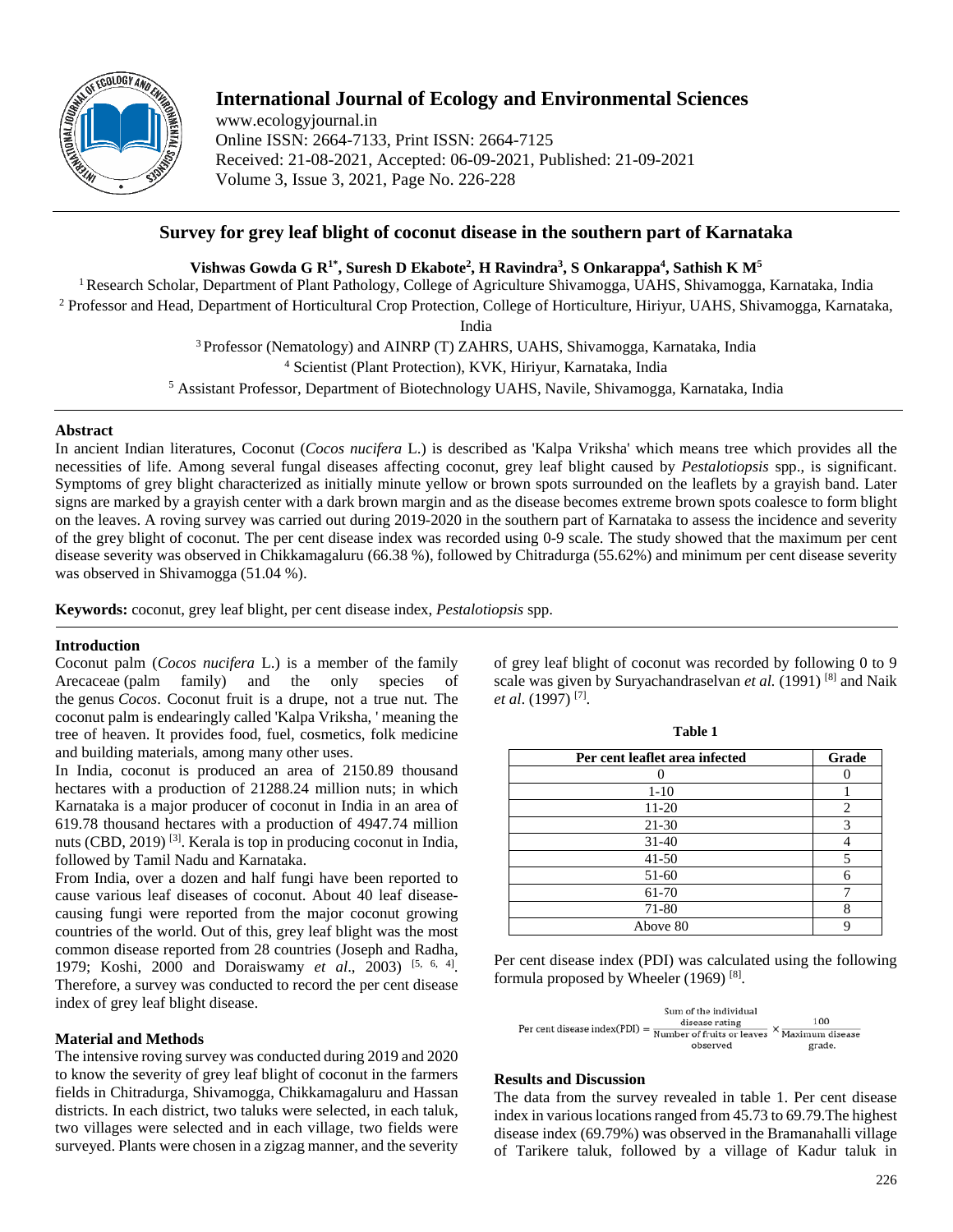Thimmapura (67.60 PDI). Nidige (Shivamogga) reported a minimum disease index (45.73 %).

The highest disease index in the district of Shivamogga was recorded in the Siddapura village of Bhadravathi taluk (53.53 %), while the least disease index was recorded in the Nidige village of Shivamogga taluk (45.73 %). The maximum disease index was recorded in the Bramanahalli village of Tarikere taluk (69.79 %), whereas the lowest disease was recorded in Gedenahalli village in Kadur taluk (63.80 PDI) in Chikkamagaluru district. The maximum disease was reported in Peelapura of Hosadurga taluk (59.60 %), while the lesser disease was reported in Babbur village of Hiriyur taluk (49.36 %) in the district of Chitradurga. Kurubharalli village of Arsikere taluk recorded the highest disease index (54.55 %), while Thoti village of Channarayapatnataluk reported the least disease index (49.62 %) in Hassan district.

Among the districts surveyed, the mean maximum severity of the disease (66.38 %) was reported in the district of Chikkamagaluru followed by Chitradurga (55.62 %) and the mean least severity (51.04%) was observed in the district of Shivamogga, respectively.

Among all the districts, the highest severity of the disease was recorded in Chikkamagaluru, may be due to cultivar susceptibility and favourable environmental conditions, includes optimum temperature, high rainfall and relative humidity, potassium deficiency in red soil, humidity conditions that may have favoured inoculum build-up and consequently increased

severity of the disease. At the same time, the disease was noticed less in Shivamogga district than in other districts. This may be due to unfavourable environmental conditions that reduced inoculum build-up and reduced the severity of the disease.

From the surveyed results, it was observed that leaves were more vulnerable to *Pestalotiopsis* spp. the attack and more severity of disease on leaves, regardless of location and variety. Maximum PDI 69.79 was recorded in the village of Bramanahalli (Chikkamagaluru), followed by 67.60 PDI of districts of Thimmapura (Chikkamagaluru) among the various districts surveyed for the disease. Whereas, at Nidige (Shivamogga) district shows a minimum severity of 45.73 PDI disease was reported. In general, the incidence and severity of the disease in different agro-climatic zones and varieties vary from season to season, which may be due to variations in the pathogen, host varieties or climatic conditions. Athira  $(2017)$ <sup>[2]</sup> performed comprehensive filed survey estimates of the primary coconut diseases in TNAU's Southern land. The survey was completed from January to April, 2017 and the risk level calculation was accompanied by the analysis of the per cent disease index and per cent disease occurrence, the severity of these diseases and their frequency. The findings showed that EF block was afflicted with three foliar diseases *viz*., Grey leaf blight, leaf blight and leaf rot with an overall occurrence of disease of 43.05, 35.12 and 24.14 per cent. The most favourable environment for this pathogen is well-drained soils or potash poor soils, consistent wet weather for 4 to 5 days and strong winds.

**Table 1:** Survey for grey leaf blight of coconut disease in southern part of Karnataka during 2019-20

| Sl. No | <b>District</b> | <b>Taluk</b>   | <b>Village</b>      | <b>GPS</b> Co-ordinates | Per cent disease index | <b>Mean Percent disease index</b> |  |
|--------|-----------------|----------------|---------------------|-------------------------|------------------------|-----------------------------------|--|
| 1.     | Shivamogga      | Shivamogga     | Nidige              | 13.8870/75.6303         | 45.73                  | 51.04                             |  |
|        |                 |                | Navile              | 13.9739/75.5791         | 52.66                  |                                   |  |
|        |                 |                | Bhadravati          | Siddapura               | 13.8434/75.6772        | 53.53                             |  |
|        |                 |                | J.D. Katte          | 13.8707/75.6645         | 52.25                  |                                   |  |
| 2.     | Chikkamagaluru  |                | Kadur               | Gedenahalli             | 13.5143/76.0508        | 63.80                             |  |
|        |                 |                | Thimmapura          | 13.5178/76.0439         | 67.60                  | 66.38                             |  |
|        |                 | Tarikere       | Bramanahalli        | 13.6923/75.8959         | 69.79                  |                                   |  |
|        |                 |                |                     | Chatanahalli            | 13.6838/75.9110        | 64.36                             |  |
| 3.     | Chitradurga     |                | Hiriyur             | Belaghata               | 13.9271/76.4934        | 56.91                             |  |
|        |                 |                | Babbur              | 13.9582/76.6242         | 49.36                  | 55.62                             |  |
|        |                 | Hosadurga      | Peelapura           | 13.7693/76.2183         | 59.60                  |                                   |  |
|        |                 |                | Arihalli            | 13.7889/76.2566         | 56.63                  |                                   |  |
| 4.     | Hassan          | Arsikere       | Vaderahalli         | 13.4997/76.0723         | 54.13                  | 52.58                             |  |
|        |                 |                | Kurubharalli        | 13.4969/76.0766         | 54.55                  |                                   |  |
|        |                 | Chanarayapatna | Thoti               | 12.9035/76.3898         | 49.62                  |                                   |  |
|        |                 |                | <b>B</b> elagihalli | 12.9064/76.3900         | 52.04                  |                                   |  |





A) Brown spots on leaves B) Grey centre with brown margin on leaves